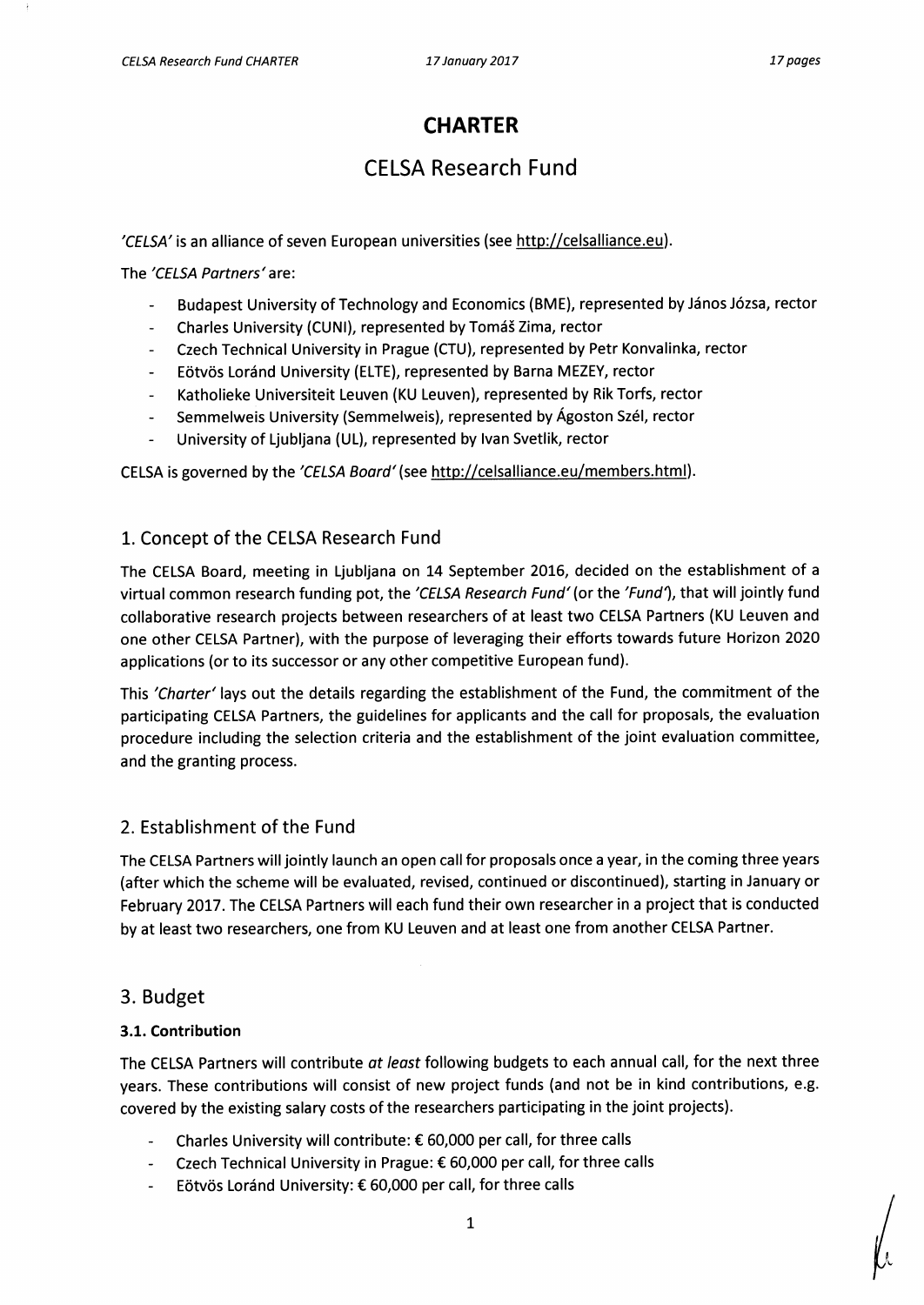- **- Semmelweis University: € 60,000 per call, for three calls**
- **- Budapest University of Technology and Economics: € 60,000 per call, for three calls**
- **- University of Ljubljana: € 60,000 per call, for three calls**
- **KU Leuven will contribute with in total € 1 million per call, for three calls**   $\overline{a}$

**Maximum 10 to 11 projects will be funded per annum, depending on set-up and the available annual budget. In case less than 10 (to 11) projects are being selected by the CELSA Research Fund Evaluation Committee, or in case in a certain year an individual CELSA Partner will be granted no projects or less projects than their committed budget allows for, the remaining annual budget will be transferred to the next call.** 

### **3.2. Size of the projects**

**The Fund will fund joint research projects with a maximum of € 120,000 for a duration of 2 years, in case researchers from two CELSA Partners are involved (a KU Leuven researcher and a researcher from one other CELSA Partner). KU Leuven funds 3/4 of the total project's budget (€ 90,000), and the other CELSA Partner contributes 1/4 (€ 30,000); the funding goes to the own participating scientist.** 

**In case researchers from more than two CELSA Partners are involved in a single joint project, the budget is increased with their share (e.g. a project with researchers from 3 CELSA Partners will have a maximum budget of € 150,000 for 2 years). In case more than one researcher from the same CELSA Partner is involved in a single joint project, the total project budget as mentioned is not increased.** 

#### **3.3. Financial contribution commitment**

**By signing this Charter, the CELSA Partners formally confirm their commitment regarding their above mentioned financial contribution (section 3.1).** 

# **4. Publication of calls for proposals**

**The CELSA Partners will launch a joint call at the same time and inform their research community internally. The call for proposals has to specify the conditions, the available funding per project, and the time frame.** 

**Time schedule for the 2017 call for proposals:** 

- The first call will be published by the end of January (or early February) 2017.
- **- The deadline for submission of the first call for proposals will be in May 2017.**
- **- Evaluation of project proposals occurs in May-June**
- **- Announcement of the results in July-August**
- **- Start of the projects as of 1 October 2017**

**After finalizing the procedure of the first call, the CELSA Board will decide on the time frame for the 2018 (and 2019) call for proposals.** 

### **Conditions:**

**- Any scientific discipline qualifies for funding by the CELSA Research Fund.**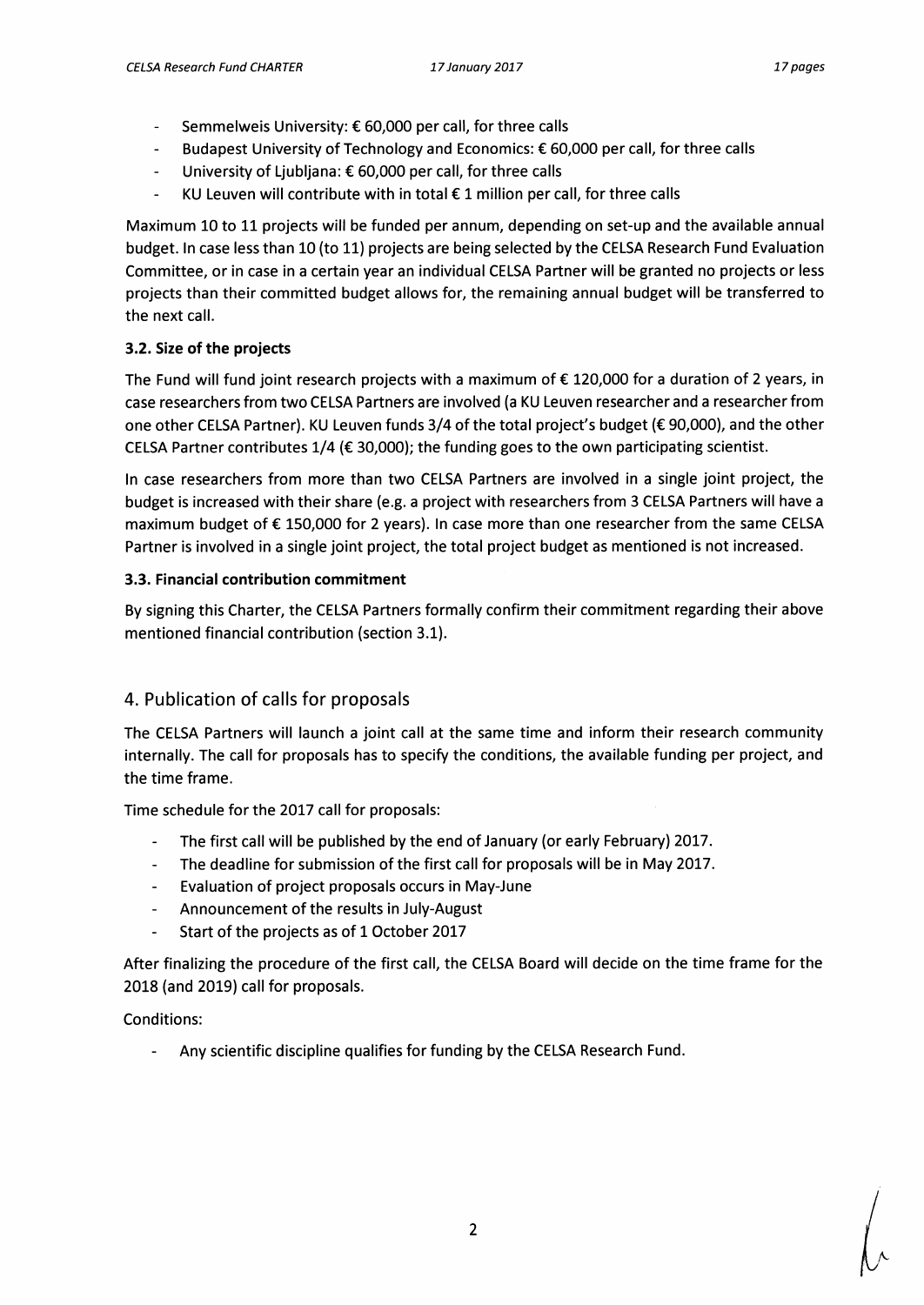- The applicant consortium has to consist of at least one KU Leuven researcher<sup>1</sup> (or research **group2) and one researcher3(or research group4) from one other CELSA Partner.**
- **The project funding can be used freely by the researchers involved 5, as long as the activities concern research, strengthen the collaboration within the CELSA network, and can lead to a high quality application for any of the European competitive funds as mentioned. Preferably**  research staff<sup>6</sup> will be appointed on the project's budget.
- **- Within 3 years of the start of the project funded by the Fund, the applicant consortium (including additional partners) has to jointly apply for a call for proposals for a European competitive funding program, such as a collaborative research project in Horizon 2020 or its successor (including Marie S. Curie innovative training networks, FET Open, Societal Challenges,...).**

Assistance in 'match-making' by the EU support officers of the CELSA members:

- **- The initiative also targets new collaborations. To help researchers to find a matching scientist at another CELSA Partner, the EU support officers (see contact persons below, chapter 17) will exchange expressions of interests seeking collaboration by the researchers, attempting to find interested counterparts.**
- **Through an exchange of information between the EU support offices regarding future calls for proposals (e.g. future work programmes of Horizon2020), the EU support teams will also assist the applicants in finding potential future topics in European programs.**

# **5. Project proposal tempiate**

**The project proposal to be submitted to the CELSA Research Fund call for proposals has to contain following information:** 

- **- Cover page (max. 1p): title, name, affiliation, and e-mail address of the researchers involved, an indication of who will be the leading scientist of the project (coordinator), a nonconfidential and public-friendly abstract or summary (max. 2000 characters), and up to 5 key words**
- **- Project description (max. 4p): problem statement & objectives, envisaged progress beyond the state of the art, methodology, anticipated results, managerial aspects and timing**
- **- Resources (max. 1p): description of the available resources (incl. infrastructure and equipment) and the proposed use of the project budget to acquire new resources, linked to the methodology**
- **Added value of the collaboration (max. 1p): description of the consortium of researchers from the CELSA Partners and added value of the collaboration to the envisaged research activities**

**<sup>1</sup>(intemal KU Leuven regulation) The KU Leuven researcher has to comply with the rules for internal funds.** 

**<sup>2</sup>(internal KU Leuven regulation) In case more than one KU Leuven researchers are involved in a single joint project, one of the researchers in that group has to act as the principal investigator (promotor; the others can be co-promotor) <sup>3</sup>In case a single researcher of ELTE or BME is involved, this researcher shall be a public servant, employed full-time by** 

**ELTE or BME.** 

**<sup>4</sup>In case a research group of ELTE or BME is involved, this research group shall either be an ELTE or BME - Hungarian Academy of Sciences joint research group or consist of only public servants, employed full-time by ELTE or BME.** 

<sup>5</sup>**Any contribution of ELTE or BME shall be used according to the relevant internal rules and regulations of ELTE or BME respectively. Any item funded by the contribution of the ELTE or BME, shall be approved ex ante by ELTE or BME, where relevant.** 

**<sup>6</sup>For KU Leuven: 'Wetenschappelijk medewerker' barema 43 of 44 or 'bursaal' (`science worker', PhD student or postdoc)**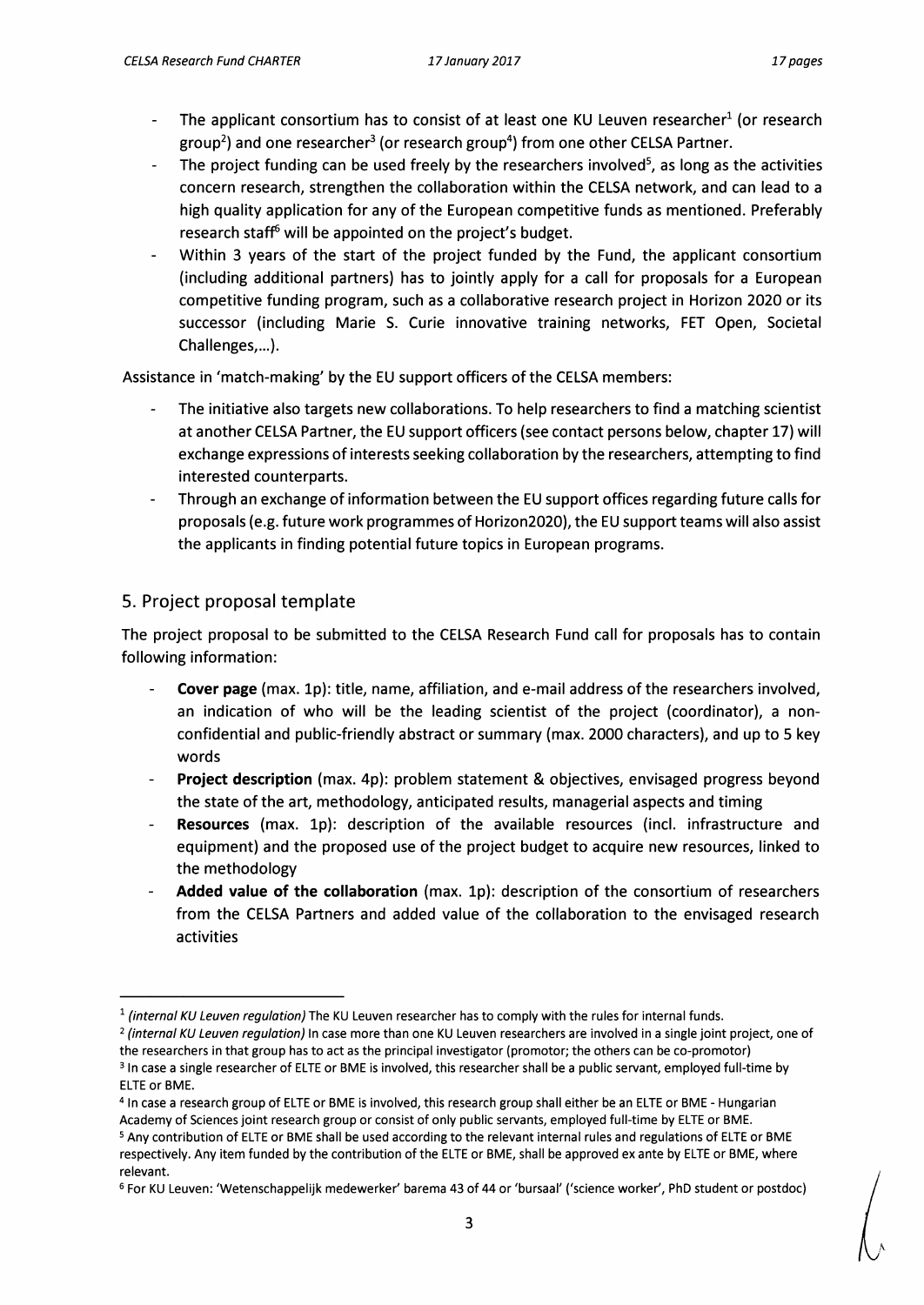- **- Potential towards a future EU funding application (max. 1p): description of the potential towards a future joint application as well as the linkages to a call for proposals of a European research funding program, specifying the future call (e.g. Marie S. Curie network, Horizon 2020 focus area or draft call topic, ERA-Net call, cPPP call, ...); description of the relevance of the collaboration for that call, program, or European research & innovation policy or focus area (this may include aspects of innovation and potential future impact of the research or collaboration, if relevant in the future European call); proposed timelines and planning towards the future European application (including perhaps specifying types of additional partners outside CELSA required for the collaborative projects)**
- **- CV of the involved researchers (max. 1p per participating researcher): short description of the expertise, 5 most important publications relevant to the proposal, indication of previous (most important) European or international collaborations.**

# **6. Submission of project proposals and eligibility check**

**As KU Leuven will be participating in all the projects funded by the joint Fund, the online submission system of the KU Leuven Internal Funds will be used. Consequently, the KU Leuven researcher in the consortium will have to submit the joint project proposal.** 

**The KU Leuven Internal Funds management unit ('Management Unit') will administer the applications, check eligibility (completeness of the applications, at least two CELSA Partners involved), and present the applications to the CELSA Research Fund Evaluation Committee (see below).** 

**The Management Unit will inform the CELSA Board of the number of applications, involved CELSA Partners, and the title of the applications.** 

# **7. Establishment of the CELSA Research Fund Evaluation Committee**

**The evaluation and selection of CELSA Research Fund project applications will be performed by a dedicated interdisciplinary 'CELSA Research Fund Evaluation Committee' (or 'Evaluation Committeel which will be composed of:** 

- **- The 6 effective members and the chairman of the KU Leuven Executive Body of the Research Council (see https://admin.kuleuven.be/raden/en/research-council, "Voorzitter" en "Leden") and the KU Leuven vice-rector for research policy.**
- **Next to KU Leuven, 1 distinguished scientist of each of the other CELSA Partners, who has**   $\overline{\phantom{a}}$ **experience with international evaluations.**
- **- The KU Leuven chairman of the Research Council chairs this Evaluation Committee. A co-chair from one of the other CELSA Partners will be appointed by the CELSA Board.**

**The members need to have complementary expertise as much as possible.** 

- **Each of the other CELSA Partners will submit three names and short résumés of experienced scientists, from different scientific disciplines**
- **- The Evaluation Committee chairman together with the president of the CELSA Board selects the members of the Evaluation Committee based on (complementary) expertise.**

**The members are considered to evaluate purely on the quality of the submitted proposals, independently of their institution, and to not take into consideration any institutional or geographical priorities. The Evaluation Committee members as well as the Managing Unit are strictly bound to**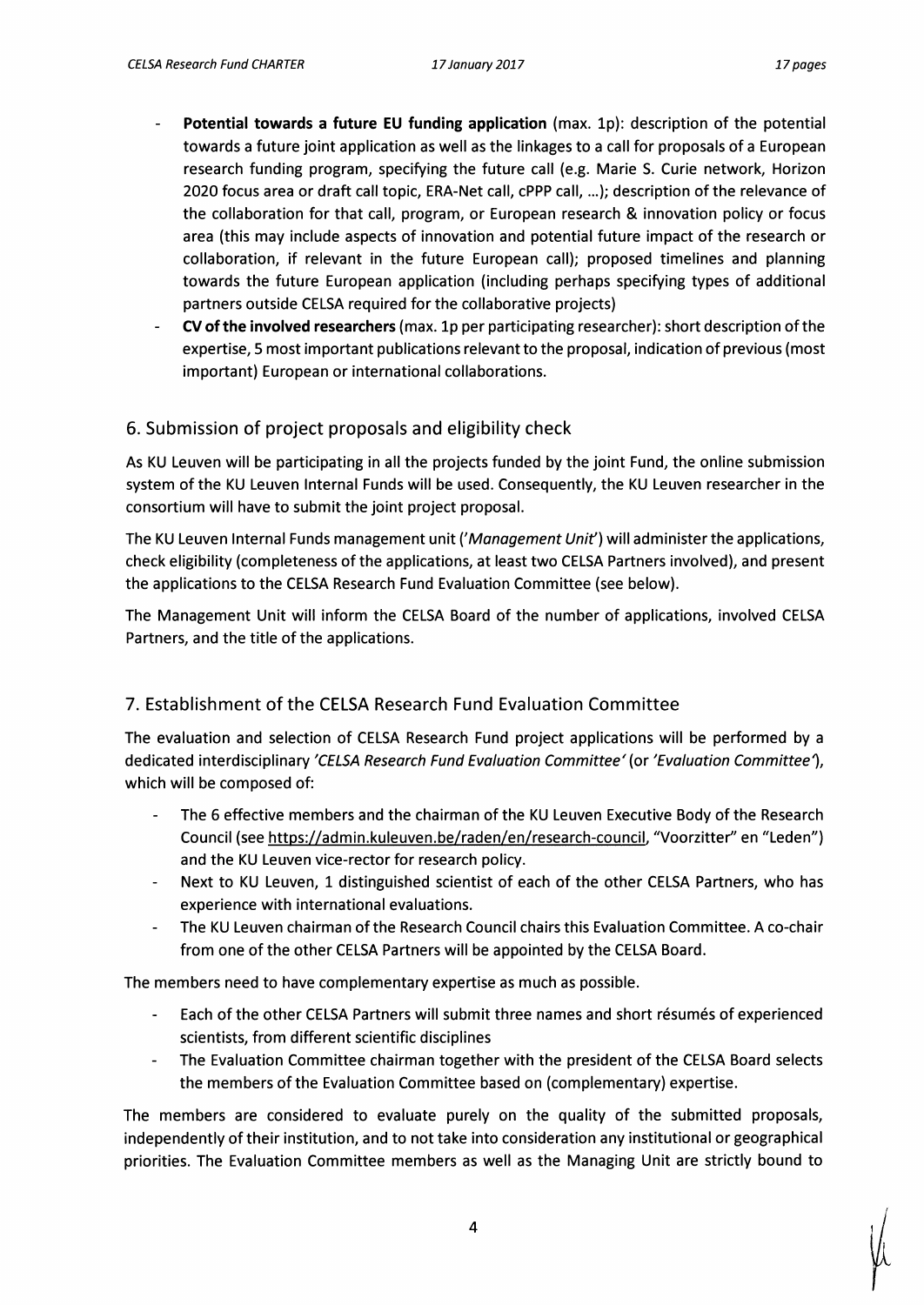**confidentiality and cannot disclose any information regarding the project proposals or the evaluation to any third party.** 

**The Evaluation Committee can evaluate and rank the project proposals in full autonomy. The Evaluation Committee then formulates a final advice to the CELSA Board, and the respective CELSA Partner academic authorities7, who will confirm and execute the decision.** 

**After each call, the CELSA Board will evaluate the call results, and may advise to introduce changes or additional criteria for consecutive call(s) for proposals.** 

# **8. Selection procedure**

#### **8.1. Reviewing process**

**The eligible proposals will be send to all the members of the Evaluation Committee. Depending on the disciplines involved (based on the proposal abstract and the keywords), the chairman of the Evaluation Committee and the Management Unit assign each proposal to 3 (up to 4) relevant Evaluation Committee members; each proposal will be assigned to at least one Evaluation Committee member from KU Leuven and at least one from another CELSA Partner. The Evaluation Committee members remotely review the proposals assigned to them, based on below mentioned criteria.** 

**The Evaluation Committee members remotely submit a score as well as evaluation comments to each of the proposals assigned to them into the online evaluation system of KU Leuven. The Management Unit collects all the scores and comments, and reports to the Evaluation Committee. The scoring system of the KU Leuven Internal Funds will be used.** 

**The Evaluation Committee meets once to discuss the scoring and comments, to reach a consensus on the final score, and to rank the proposals. The CELSA Board president or CELSA secretary-general can act as observers.** 

**The first ranked proposals will be recommended for funding, within the total available call budget.** 

### **8.2 Selection criteria**

**The submitted project applications will be evaluated based on (1) scientific quality, (2) the potential of the collaboration and its added value for the CELSA network, and (3) the potential towards a future European competitive fund application for collaborative research, including aspects like innovation and socio-economic impact when relevant.** 

- **Scientific quality (60% of the scoring):** 
	- **o To what extent does the proposed research address important challenges?**
	- **o To what extent are the objectives ambitious and beyond the state of the art (e.g. novel concepts and approaches or development between or across disciplines)?**
	- **o To what extent is the outlined scientific approach feasible? To what extent is the proposed research methodology appropriate to achieve the goals of the project?**
	- **o To what extent are the proposed timescales and resources necessary and properly justified?**
- **Added value of the collaboration (20% of the scoring):**

<sup>7</sup>**According to internal rules and regulations of KU Leuven, the Executive Board and the Academic Council have to formally ratify the final advice of the Research Council (in this case the CELSA Research Fund Evaluation Committee) before internal funds can be assigned to individual researchers. This is being done without compromising the autonomy of the Research Council (in this case the Evaluation Committee).**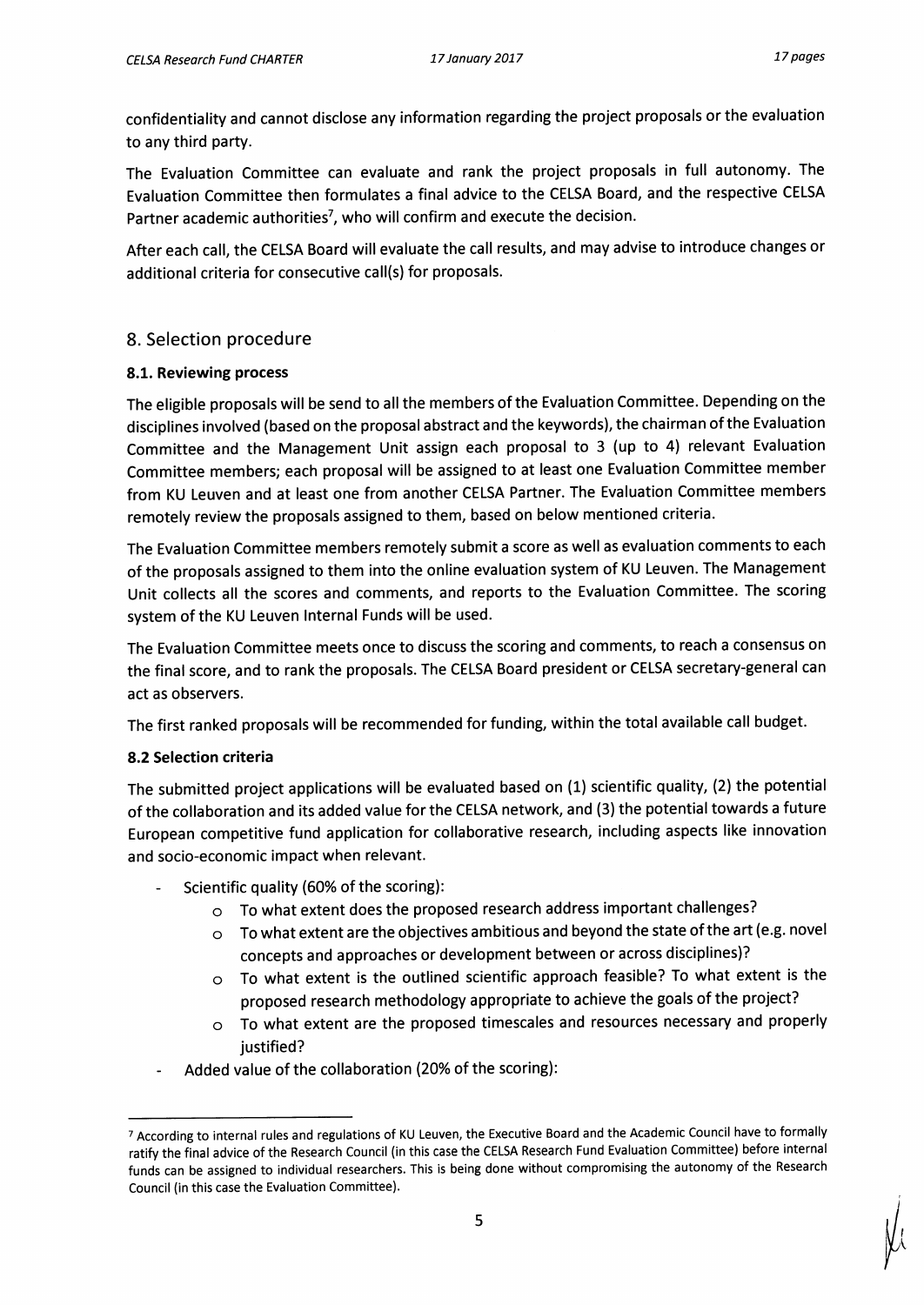- **o To what extent is the proposed partnership relevant to the proposed project objectives? To what extent do the involved researchers have complementary expertise?**
- **o To what extent has the proposed partnership the potential to become sustainable?**
- **Potential towards future acquisition of European competitive funding (20% of the scoring):** 
	- **o Does the proposed activity greatly help move the research collaboration towards the initial steps of a process leading to a future European collaborative research project?**
	- **o Does the proposal indicate a suitable and credible process that is designed to result in a concrete application for a European competitive program?**
	- **o Where relevant for the indicated European competitive funding program call, are aspects like innovation and socio-economic impact sufficiently addressed?**

#### **8.3. Communication of the evaluation results**

**The KU Leuven Internal Funds Management Unit will communicate the results to all the applicants from all CELSA Partners, including the anonymous review comments. The CELSA Board will be informed by the Management Unit about the selected projects in parallel, including the names and affiliations of the successful applicants, and the abstract of the projects.** 

**A redress to the decision of the Evaluation Committee is possible in case of mistakes regarding the procedure. This request for review should be submitted within 20 working days of the communication of the decision to contact@celsalliance.eu .** 

**Rejected applications may be re-submitted to the next annual call of the CELSA Research Fund.** 

**The abstracts, names, and titles may be used for external communication purposes by the CELSA Partners8 .** 

### **9. Granting process**

### **9.1. Assignment of funding to the selected projects**

**Each of the CELSA Partners contracts the own researcher in the winning joint project, after the final decision of the CELSA Board.** 

- **The KU Leuven Internal Funds Management Unit will start the usual internal procedure to provide the selected KU Leuven researcher (or research group) with a project credit of € 90,000 for two years, starting at 1 October 2017 for the first call for proposals.**
- **The involved CELSA Partners will provide their involved researcher likewise with a project budget of at least € 30,000, starting at 1 October 2017 for the first call for proposals, for a period of two years. The CELSA Partners' usual practices and procedures will apply.**

**In case a single CELSA Partner would be granted more projects than their foreseen annual contribution to the Fund would allow, KU Leuven will take charge of the excess of that partner university. This excess will be deduced from the maximum contribution of KU Leuven over 3 years.** 

### **9.2. Eligible costs**

**What can be funded in a CELSA project?** 

**<sup>8</sup> KU Leuven is bound to report the projects funded via internal funds to the Flemish Government, and to include the nonconfidential abstract in the Flemish database of research projects (FRIS Research portal)**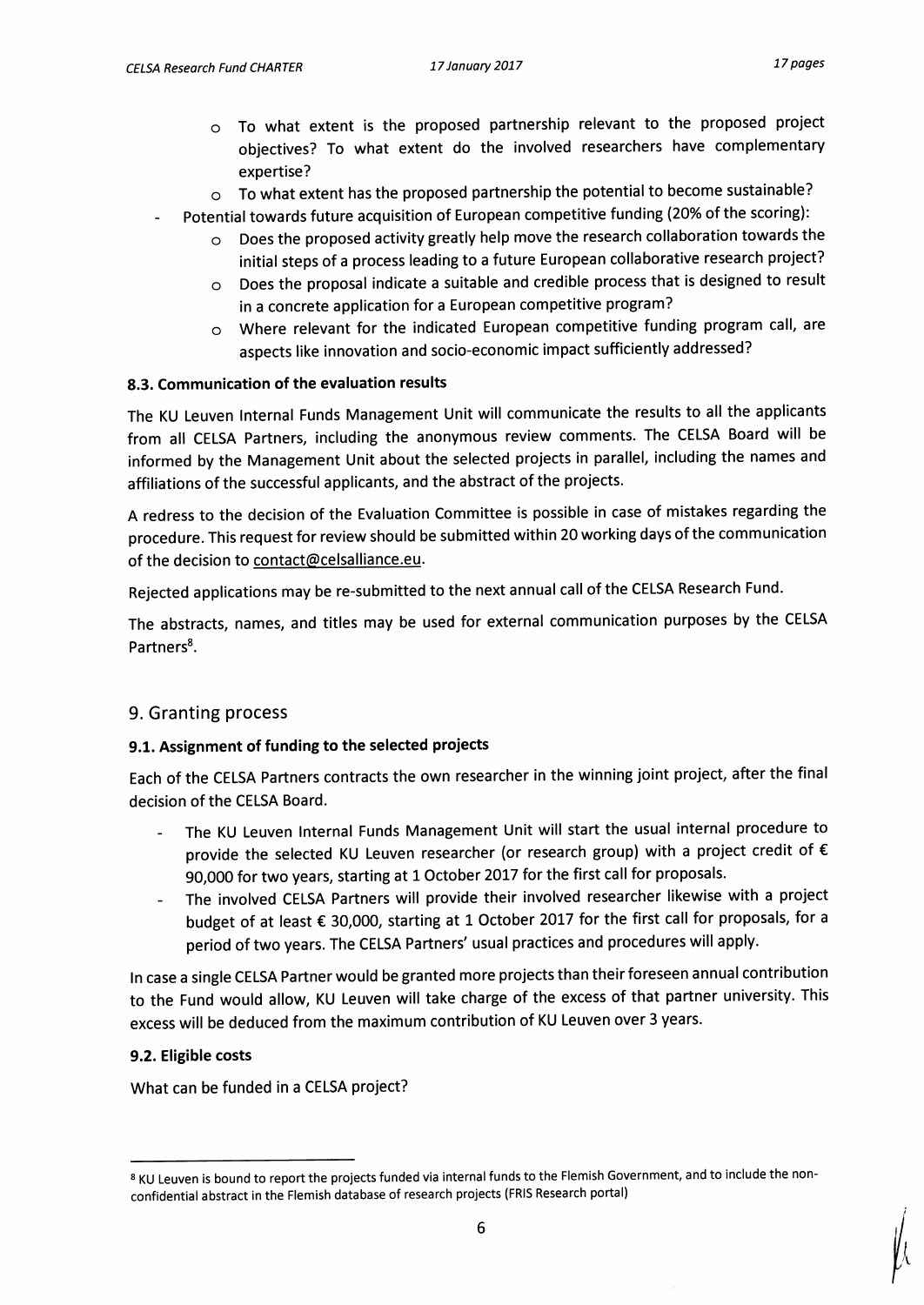- **- It is up to the consortium of researchers to decide what should be funded (this is subject to the evaluation procedure, cfr. supra).**
- **- The internal rules of each involved CELSA Partner regarding funding research apply.**
- **The CELSA Partners cannot appoint staff at another CELSA Partner. However, travel & subsistence costs of the team members in the project can be covered by either side of the `joint' budget.**
- **The CELSA Partner who paid for project equipment remains the owner of that equipment. It is up to the individual CELSA Partners to make arrangements to enable the use of the equipment or available infrastructure by all relevant team members (subject to the evaluation process, cfr. supra).**

### **10. Reporting**

### **10.1. Reporting during the project period**

**One year after the start of the project, the successful applicants are asked to report (max. 1 page) on the situation regarding the ongoing collaboration, on the progress regarding the preparation of a European project application, and regarding the scientific output of the project (publications, exchange of staff taken place,...).** 

#### **10.2. Reporting after the end of the project**

**A single concise report will be submitted by the participating researchers one year after the end of the project (within three years after the start of the project) to the participating CELSA Partners. This document (max. 3 pages) will contain e.g. publications, the progress made regarding other projects applications, and a short financial report (who is financed, what exchange has taken place).** 

**In addition, one year after the end of the project (within three years after the start), the successful applicants have to send the abstract of the submitted application and call identifier of the pan-European competitive funding program, or any other proof of the submission.** 

**These reports have to be send to: contact@celsalliance.eu** 

# **11. Ownership of Results**

**Main principle: Results are owned by the CELSA Partner who employs the researcher that generates the results.** 

**'Results' means any (tangible or intangible) output of the action such as data, knowledge or information — whatever its form or nature, whether it can be protected or not — that is generated in the action, as any rights attached to it, including intellectual property rights.** 

Two or more CELSA Partners own results jointly ('joint owners') if:

- **they have jointly generated them and**
- **- it is not possible to:** 
	- **o establish the respective contribution of each project partner, or**
	- **o separate them for the purpose of applying for, obtaining or maintaining their protection.**

**The joint owners must agree (in writing, e.g. in a project partnership agreement) on the allocation and terms of exercise of their joint ownership.**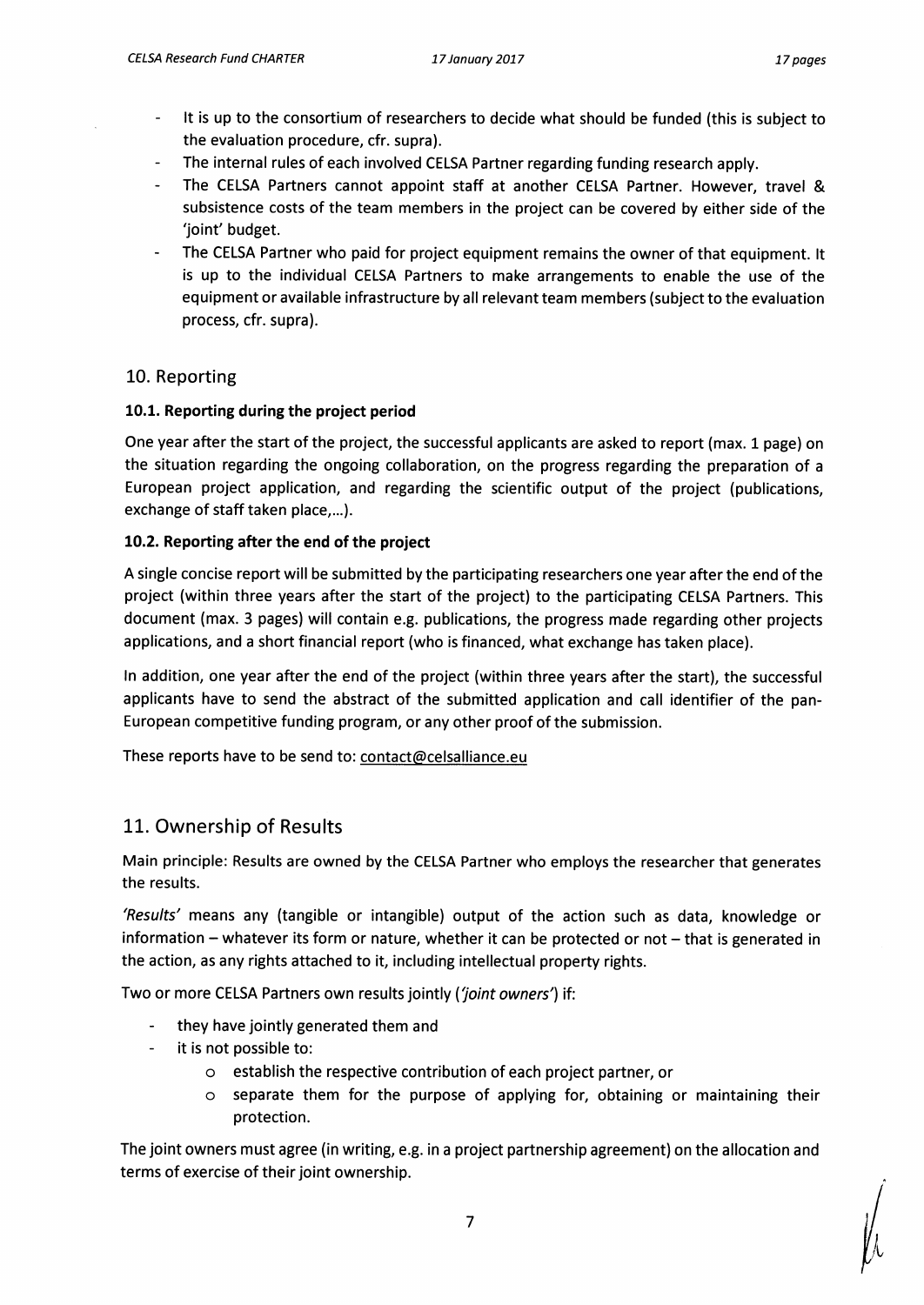**Unless otherwise agreed in the joint ownership agreement, each joint owner may grant non-exclusive licences to third parties to exploit jointly-owned results (without any rights to sublicense), if the other joint owners are given:** 

- **- at least 45 days advance notice and**
- **- fair and reasonable compensation.**

**Once the results have been generated, joint owners may agree (in writing, e.g. in a partnership agreement for the individual project) to apply another regime than joint ownership.** 

### **12. Dissemination of results**

**Prior notice of any planned publication shall be given to the researchers from the other CELSA Partners involved in the project, at least 45 calendar days before the publication.** 

**Any objection to the planned publication shall be made in writing to the other involved CELSA Partners proposing the dissemination within 30 calendar days after receipt of the notice. If no objection is made within the time stated above, the publication is permitted.** 

**An objection is justified if** 

- **- the protection of the objecting CELSA Partner's Results or Background would be adversely affected, or**
- **- the objecting CELSA Partner's legitimate interests in relation to the Results or Background would be significantly harmed.**

**The objection has to include a precise request for necessary modifications.** 

**If an objection has been raised, the involved CELSA Partners shall discuss how to overcome the justified grounds for the objection on an timely basis and the objecting CELSA Partner shall not unreasonably continue the opposition.** 

**A CELSA Partner shall not include in any dissemination activity another CELSA Partner's Results or Background without obtaining the owning CELSA Partner's prior written approval, unless they are already published.** 

# **13. Access Rights**

**'Access Rights' means rights to use results or background under the terms and conditions in the project.** 

**'Background' means any data, know-how or information — whatever its form or nature (tangible or intangible), including rights such as intellectual property rights that:** 

- **- is held by the project partners before they accede to the project, and**
- **- is needed to implement the action or the results.**

#### **'Needed'**

**The researchers in a project funded by the Fund must give each other access — under fair and reasonable conditions—to background needed for exploiting their own results, unless the researcher in the project that holds the background has — before acceding to the project — informed the other researchers in the project that access to its background is subject to legal restrictions or limits, including those imposed by the rights of third parties (including personnel).**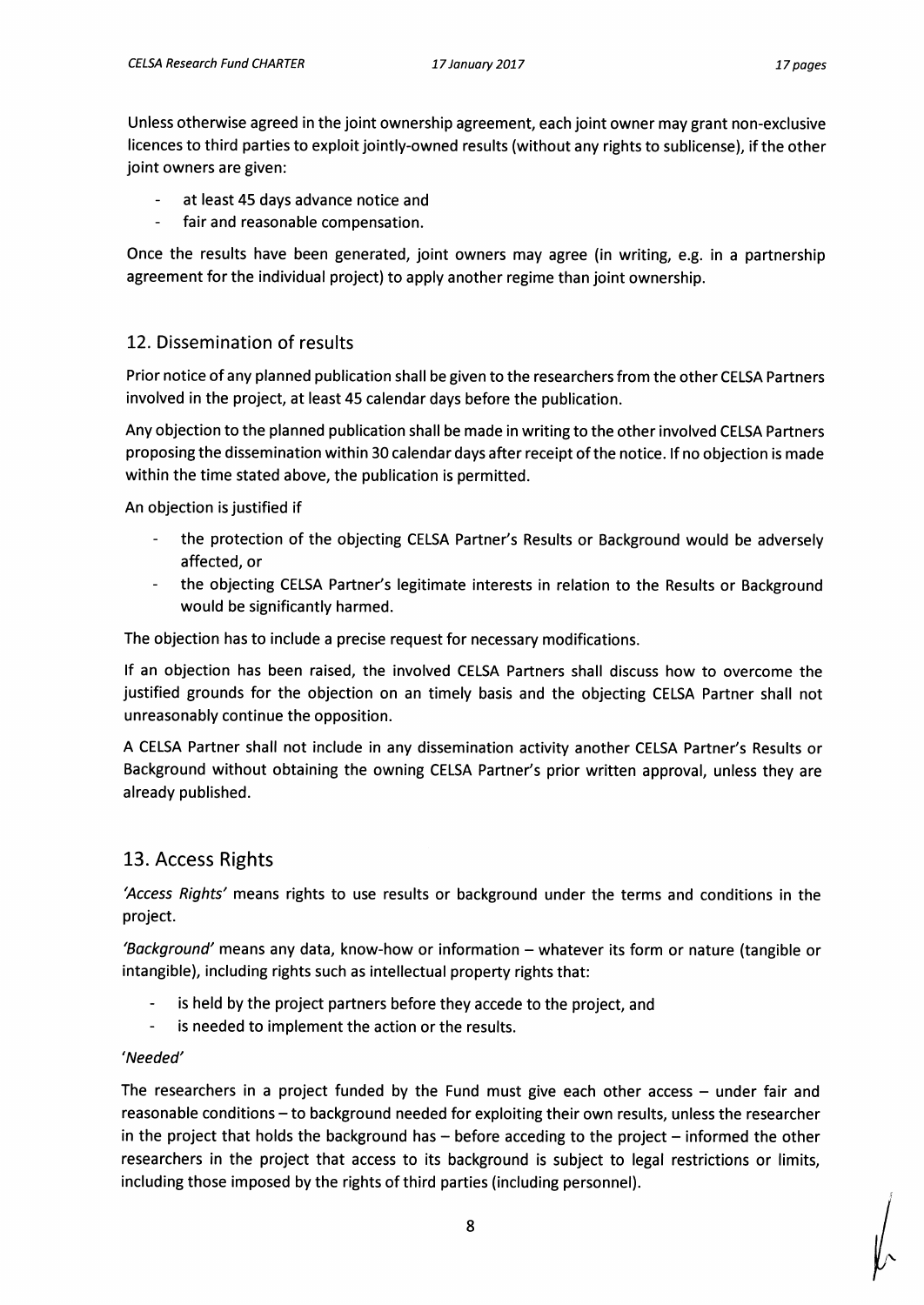**Anything not identified in an annex to the project proposal or in a partnership agreement between the individual project's researchers shall not be object of Access Rights obligations regarding Background.** 

**Access Rights are granted on a non-exclusive basis.** 

**Results and Background shall be used only for the purposes for which Access Rights to it have been granted.** 

**Ali requests for Access Rights shall be made in writing. The granting of Access Rights may be made conditional on the acceptance of specific conditions aimed at ensuring that these rights will be used only for the intended purpose and that appropriate confidentiality obligations are in place.** 

**The requesting CELSA Partner must show that the Access Rights are Needed.** 

**Access Rights to Results and Background Needed for the performance of the own work of a CELSA Partner under the Project shall be granted on a royalty-free basis.** 

#### **14. Authorship**

**The rules laid out in the `KU Leuven policy on authorship' will be followed (for all details, see:**  https://www.kuleuven.be/english/research/integrity/practices/authorship).

### **15. Ethics and research integrity**

**The researchers must carry out the project funded by the Fund in compliance with all applicable ethical principles, including the highest standards of research integrity. The CELSA Partners shall obtain any ethics committee's opinion required under national law and/or any authorization for activities rajsing ethical issues required under national law.** 

**In case the CELSA Partner or a researcher thereof receíves complaint regarding an infringement of Research Integrity standards in the project funded by the Fund, that CELSA Partner or its researcher will inform the other involved CELSA Partner.** 

**It will be decided by mutual consent who will take the lead in the investigation. When making such arrangements, it will be an important factor whether the respondent is enrolled on the KU Leuven payroll or on the payroll of another CELSA Partner.** 

### **16. Specific agreements**

**Once a project proposal has been selected for funding, the selected researchers from the CELSA Partners shall consult with each other in order to evaluate and decide whether or not it is necessary to make additional contractual arrangements with regard/in view of the particularities of the selected project (e.g. non-disclosure agreements, material transfer agreements, joint IP agreements, financial arrangements in case KU Leuven takes charge of the excess of the CELSA project partners,...).** 

### **17. Contact details**

**Questions on the guidelines, submission procedure, evaluation criteria, and evaluation procedure: Marian.Schoenmaekers@kuleuven.be**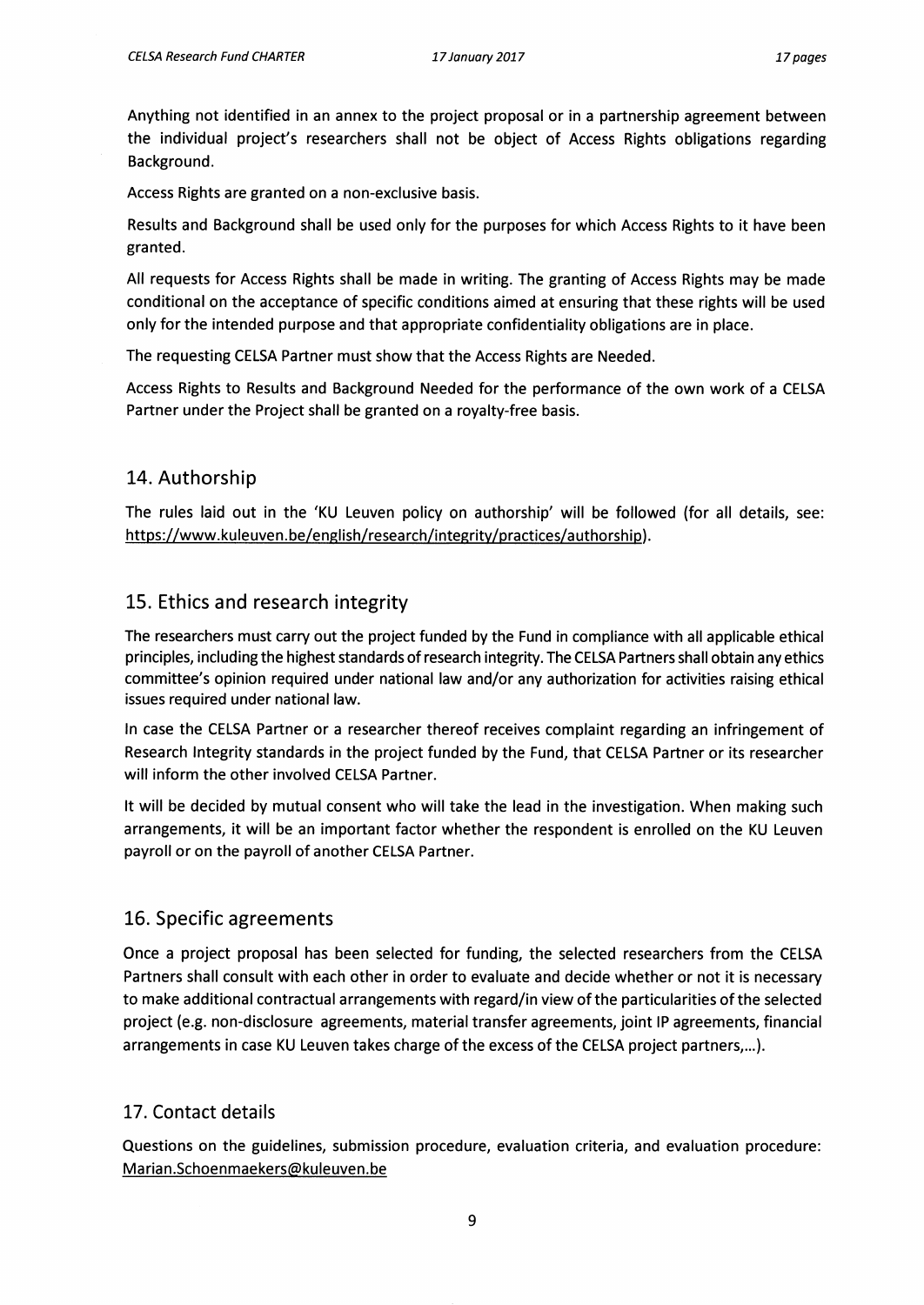#### **Questions on potential future European funding programs: Stijn.Delaure@kuleuven.be**

**The applicants can count on the support of their EU support offices to advice and where possible assist in the preparation of a high quality European collaborative research project application. The respective contacts of the EU support officers are:** 

- **- Charles University: adela.jiroudkova@ruk.cuni.cz**
- **- Czech Technical University in Prague: lucie.machanova@cvut.cz**
- **- Eötvös Loránd University: palyazat@kancellaria.elte.hu**
- **- Semmelweis University: innovation@semmelweis-univ.hu**
- **- Budapest University of Technology and Economics: aniko.csakany@mail.bme.hu**
- **- University of Ljubljana: EUproiekti@uni-li.si**
- **- KU Leuven: EU-info@kuleuven.be**

#### **18. Changes, disputes**

**In case of changes to the current Charter — e.g. regarding the financial commitment, termination of the participation of a CELSA Partner to the Fund, or addition of an institution to CELSA,... — the CELSA Partners agree to submit a written request for approval of the change to the CELSA Board and, after approval by all CELSA Partners, add an amendment to the Charter.** 

**The Charter is governed by the law of Belgium. All disputes will preferably be arranged out of court. Un-clarities or questions regarding the interpretation of this Charter shall be discussed in the CELSA Board. The CELSA Partners shall endeavour to settle their disputes amicably. In case of noncompliance with what has been stipulated in this Charter, the CELSA Partners may bring legal proceedings before the competent Belgian courts.** 

#### **19. Signatures**

**This Charter may be executed in several counterparts, each of which shall be deemed an original and all of which shall constitute one and the same instrument, and shall become effective when counterparts have been signed by each of the CELSA Partners and delivered to the other CELSA Partners; it being understood that all CELSA Partners need not to sign the same counterparts. In witness where of duly authorized representatives of the CELSA Partners have entered into this Charter as of the date last written below.**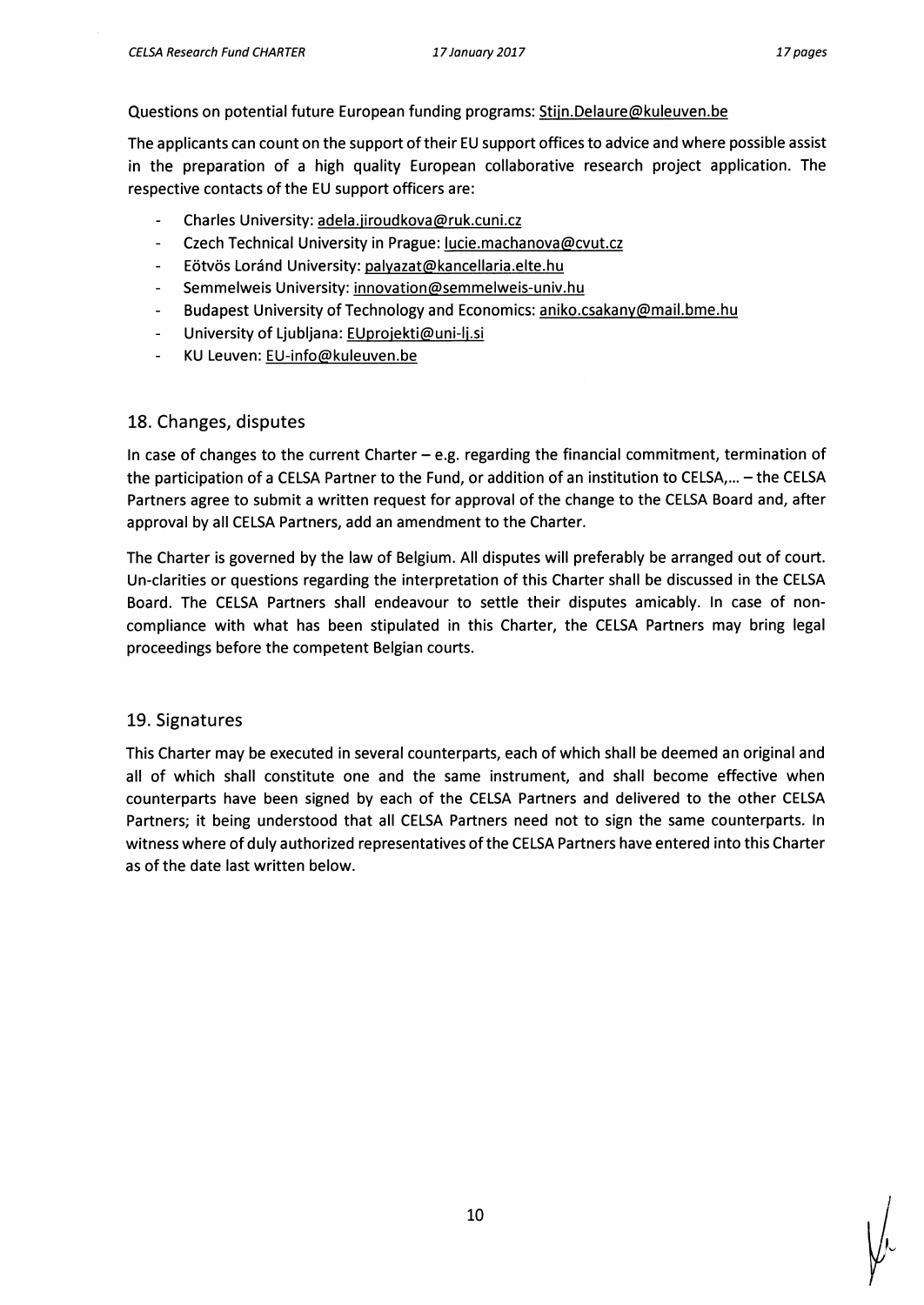#### **Katholieke Universiteit Leuven (KU Leuven)**

Signature : manument de la les les les leurs de la leur de la leur de la leur de la leur de la leur de la leu

Name: Rik Torfs

Title: Rector

**AH 2 4 2017** 

Date:

Stamp:



# KATHOLIEKE UNIVERSITEIT LEUVEN

Research Coordination Office Huis Bethlehem, Schapenstraat 34. B-3000 LEUVEN (BELG)UM)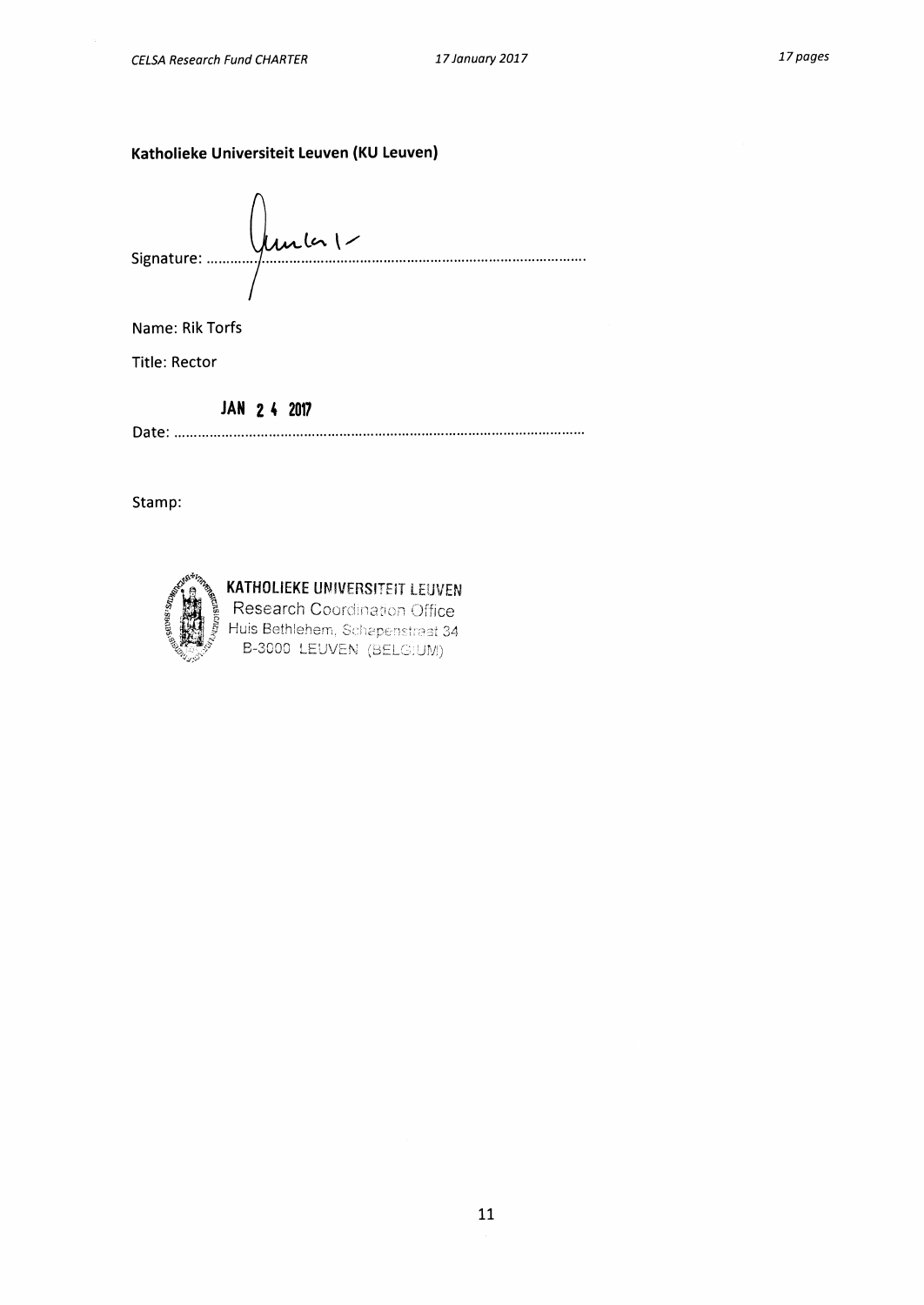# **Budapest University of Technology and Economics**

Signature: ............................. Name: János Józsa Title: Rector Date: 3 A. King 26, 2017 Stamp: RECTOP  $\overline{2}$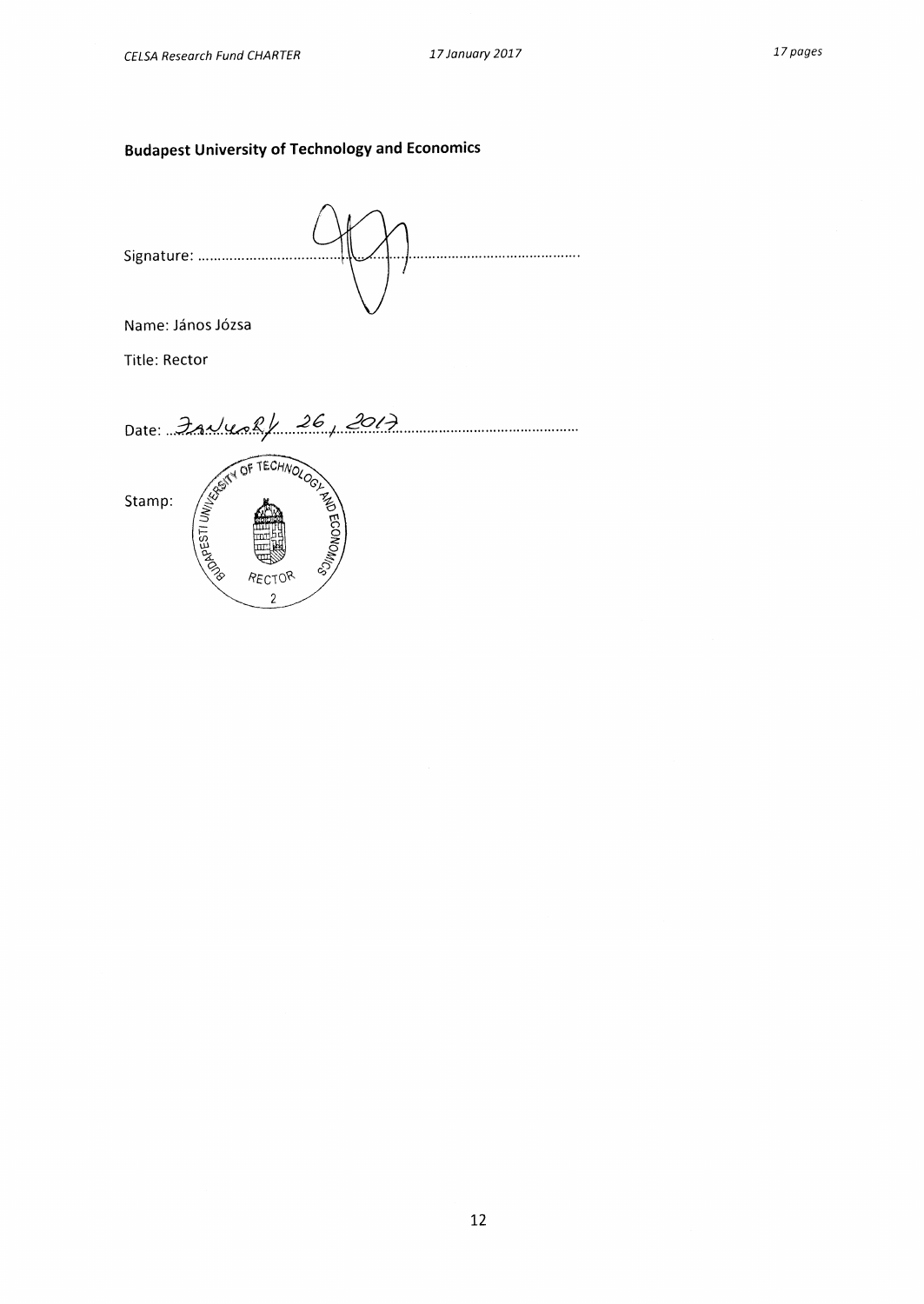$\bar{\lambda}$ 

**Charles University** 

Signature: ........ ..... • • • • • • • • • • • • •

**Name: Tomáš Zima** 

**Title: Rector** 

 $\mathcal{U}$ 4, January 117 **Date:** 

**Stamp:** 

UNIVERZITA KARLOVA REKTORÁT Ovocny trh 560/5, 116 36 Praha 1<br>IČO: 00216208, DIČ: CZ00216208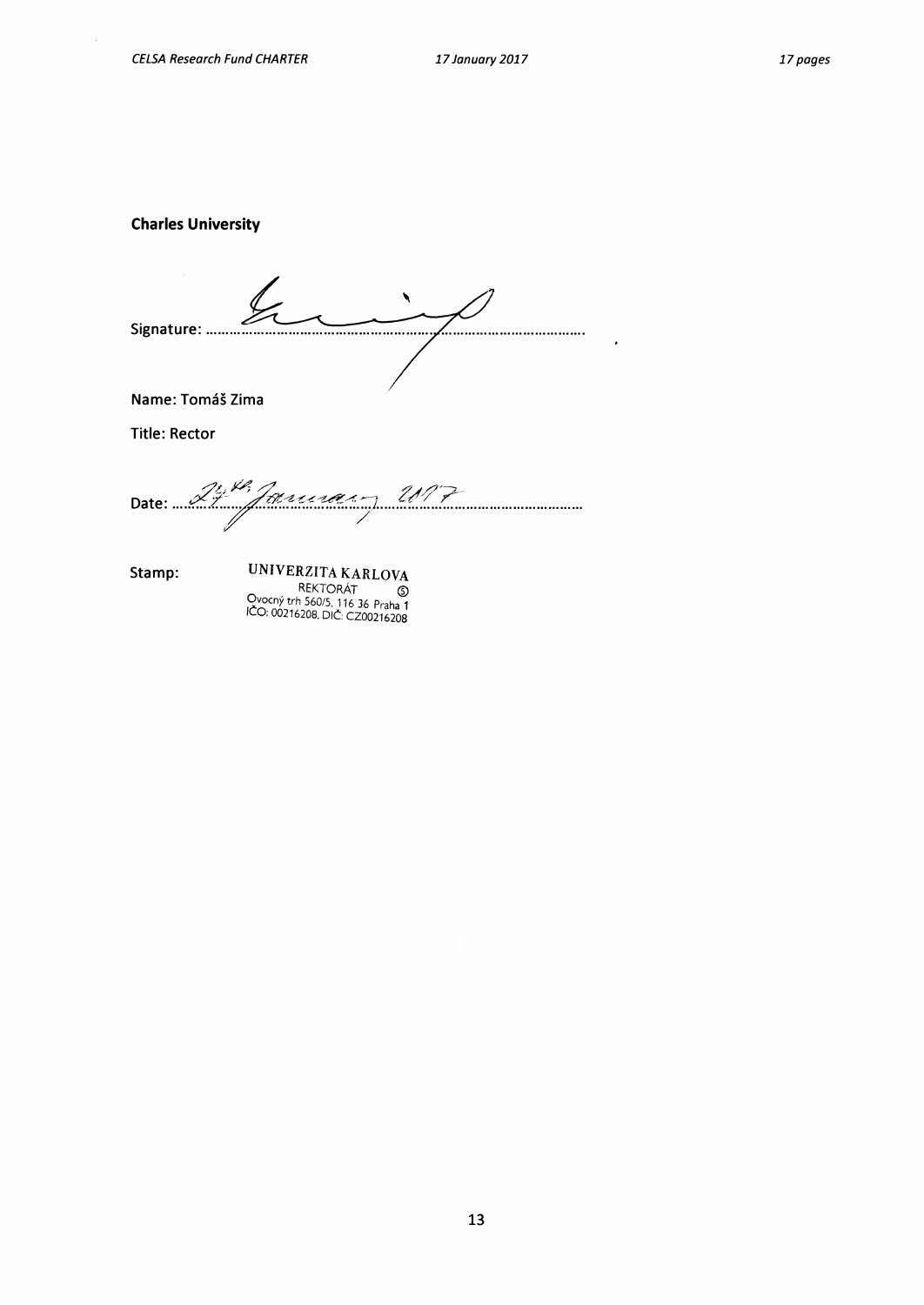$\hat{\mathcal{A}}$ 

**Czech Technical University in Prague** 

Cem **Signature .** 

**Name: Petr Konvalinka** 

**Title: Rector** 

**2 4 -01- 2017 Date .** 

**Stamp:** 

České vysoká učení tootniché v Fraz. **NEKTORAT** 16636 Praha 6 - Dejvice, Zikova 4 (7)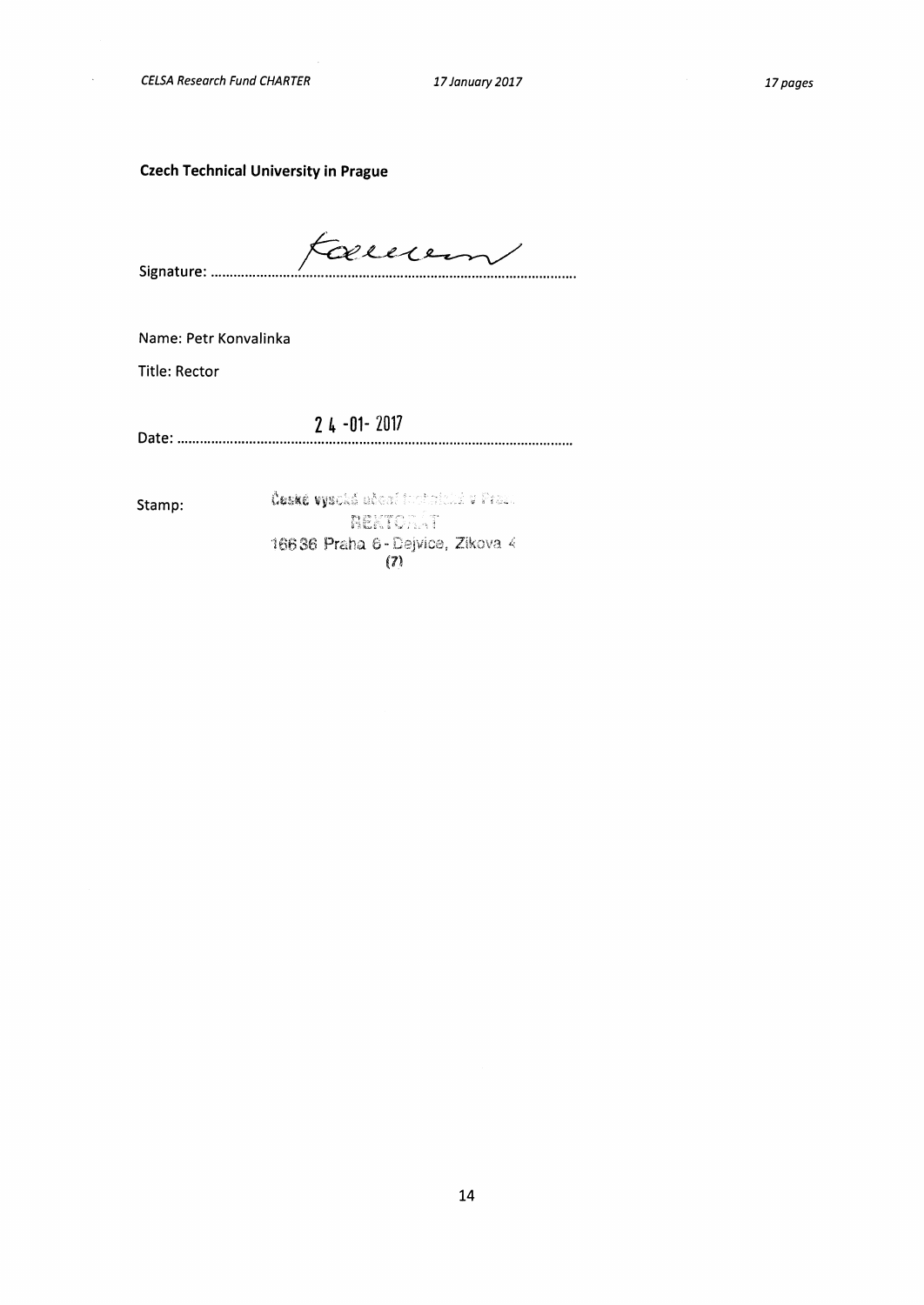**Eötvös Loránd University** 

| Signature:        |  |
|-------------------|--|
|                   |  |
|                   |  |
|                   |  |
| Name: Barna MEZEY |  |

**Title: Rector** 

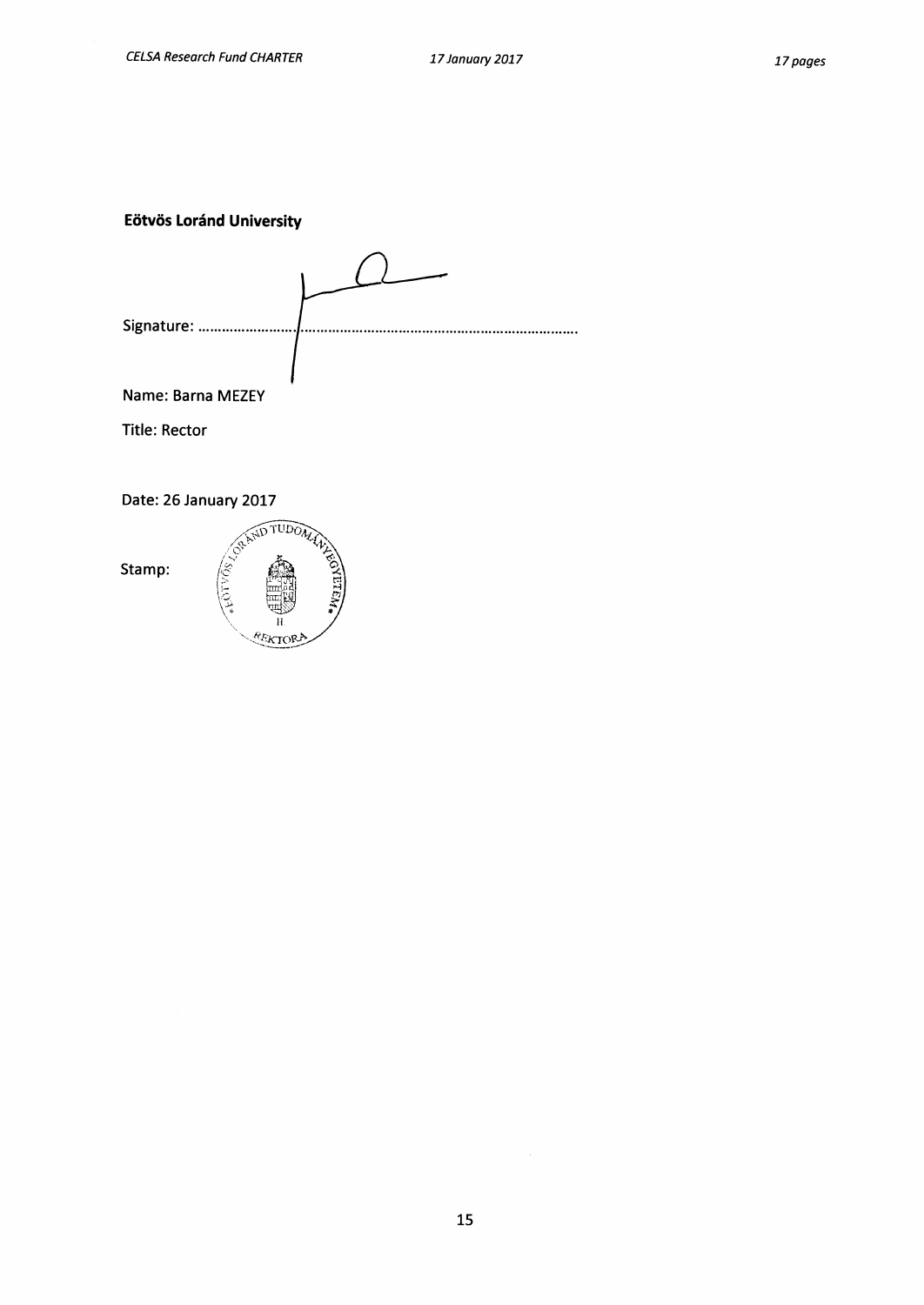#### **Semmelweis University**

**Signature:** 

**Name:** Prof. Dr. Ágoston Szél **Dr. Károly Szász** Dr. Károly Szász

Date: 2017 01 26 . . . . . . . . .

SUMMELWEAT CO **Stamp:** 

Title: Rector Rector Rector **Chancellor** Chancellor

2017 P.V. 2.3 . . . . . . . .

**16**  Helle ae **2017 JSki 2 6 2017 JAN. 2 4**